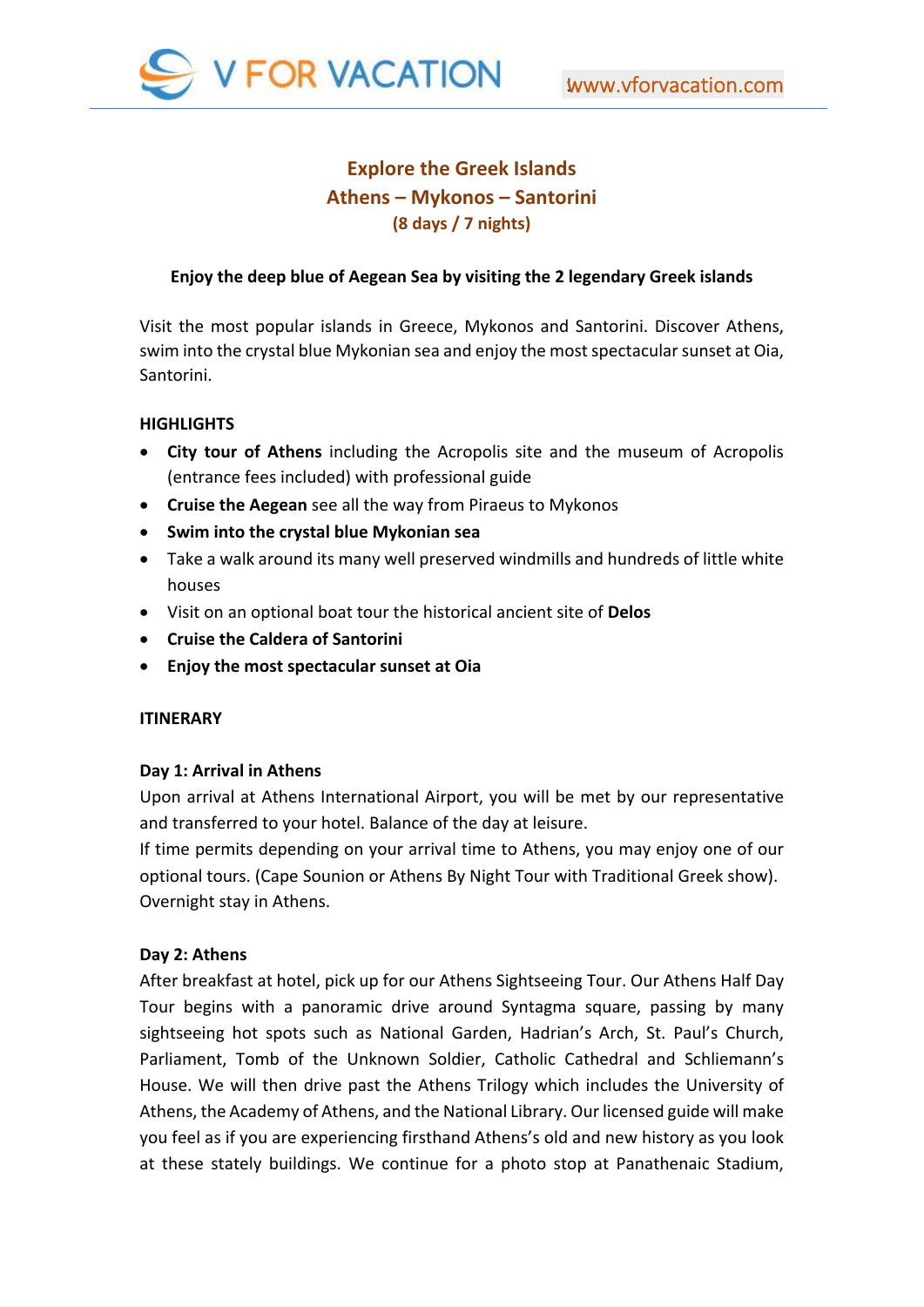

otherwise known as Kallimarmaro Stadium, where the first Olympic Games took place in 1896. As we proceed, we pass by Zappeion and the Temple of Olympian Zeus. Last but not least, we make our way to the archaeological site of Acropolis, an UNESCO'S world heritage monument and we visit Propylae, as well as the small Temple of Athena Nike. Of course, our visit shall not be completed without the Parthenon and Erechtheion. The expert guided Athens sightseeing and museum tour continues with a pleasant short walk passing by Herodion and Dionysos Theater, in order to visit the New Acropolis Museum.

With this Athens half day tour you will enjoy one of the top UNESCO'S world heritage monuments.

At the end of our tour, return back to your hotel.

Balance of the day at leisure. Overnight stay in Athens.

# **Day 3: Athens & Mykonos**

Early breakfast and departure transfer to Athens Port "Piraeus" to embark on the ferry for Mykonos Island. Upon arrival, transfer to your hotel in Mykonos. Balance of the day at leisure. Overnight stay in Mykonos.

# **Day 4: Mykonos**

Enjoy your stay in the island of Aeolos (God of the Wind), Mykonos. Take the opportunity to swim into the crystal blue Mykonian sea and take a sip of a mouthwatering cocktail by its golden beaches. Take a walk around its many well preserved windmills and hundreds of little white houses and do not miss visiting the historical ancient site of Delos. You may join one of our optional tours available (Mykonos Town & Island tour, Delos tour etc).

Overnight stay in Mykonos.

# **Day 5: Mykonos & Santorini**

Enjoy your last few morning hours in Mykonos and according to ferry schedule transfer to Mykonos port to embark on the ferry to Santorini Island. Upon arrival in Santorini port, transfer to your hotel. Balance of the day at leisure.

Enjoy your stay in the well‐known island where you can follow the caldera path or enjoy the breathtaking sunset in Oia village.

Overnight stay in Santorini.

# **Day 6: Santorini**

During your stay on Santorini Island, you shall have the opportunity to go on a Volcano & Hot Springs Tour (SIC). After breakfast, you will be picked up from the designated meeting point in Fira for a cruise at the caldera and its hot springs. During this tour,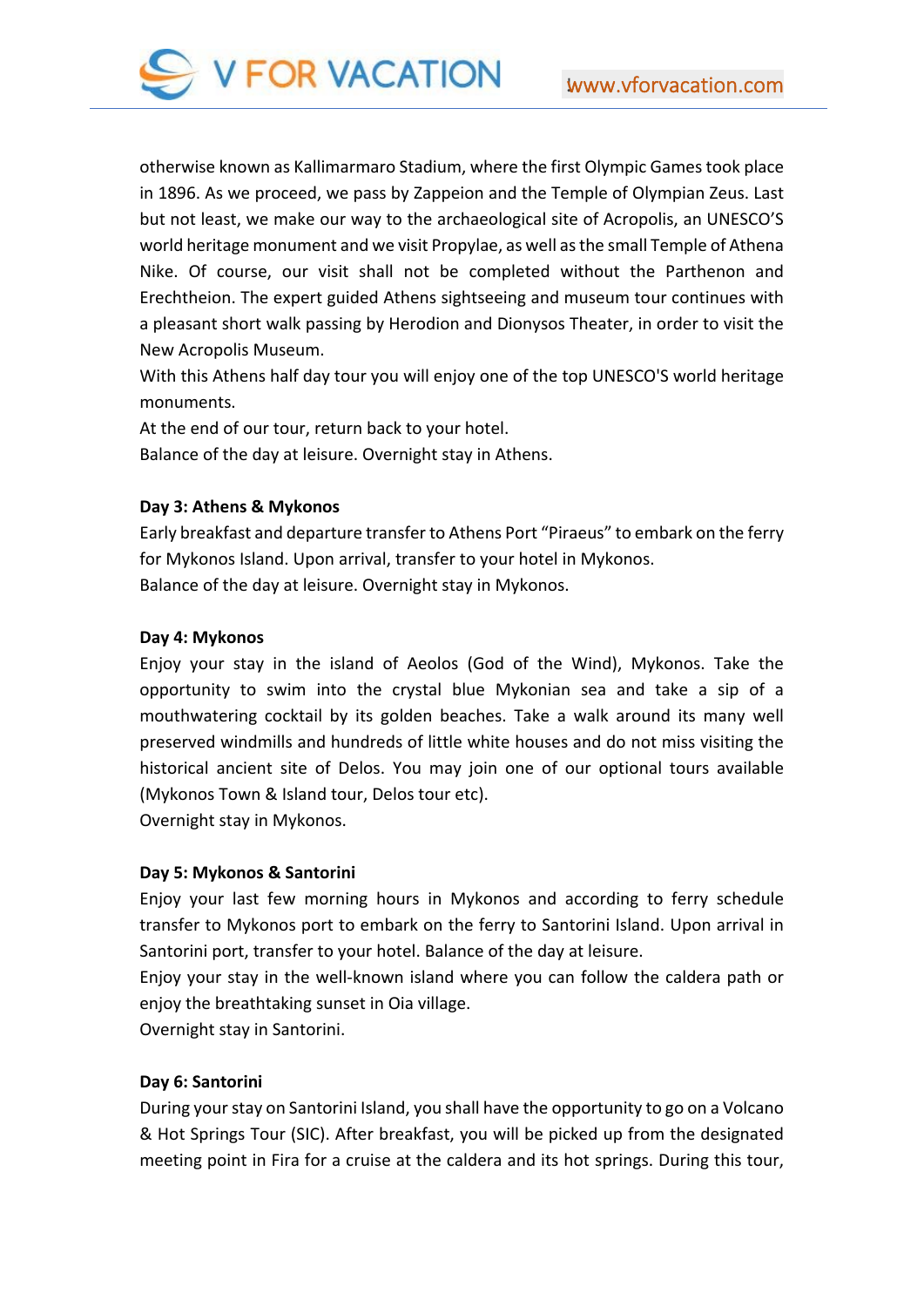

you will have the unique chance to visit the active volcano of Santorini, walk on dried lava up to its peak, feel the heat underneath your feet and see the steam of sulphuric gases emerging from the earth bowels. Next, you will sail to the thermal springs where you can dive or step down into the blue waters in order to swim towards the springs (35‐36 C). Last you will visit the traditional sister island of Santorini, Thirassia, where you can either swim, go up to the village or simply relax and have something to eat. After the tour, return to your hotel.

Overnight stay in Santorini.

## **Day 7: Santorini & Athens**

Enjoy your last few morning hours in Santorini Island. According to ferry schedule, transfer to the port of Santorini to embark on the ferry for Athens. Upon arrival at Piraeus port, transfer to hotel in Athens City Center. Balance of the day at leisure. Overnight stay in Athens.

# **Day 8: Departure from Athens**

Breakfast at the hotel, morning at leisure for your last minute shopping or strolling down the streets of Athens.

Depending on your international departure flight, transfer to Athens International Airport.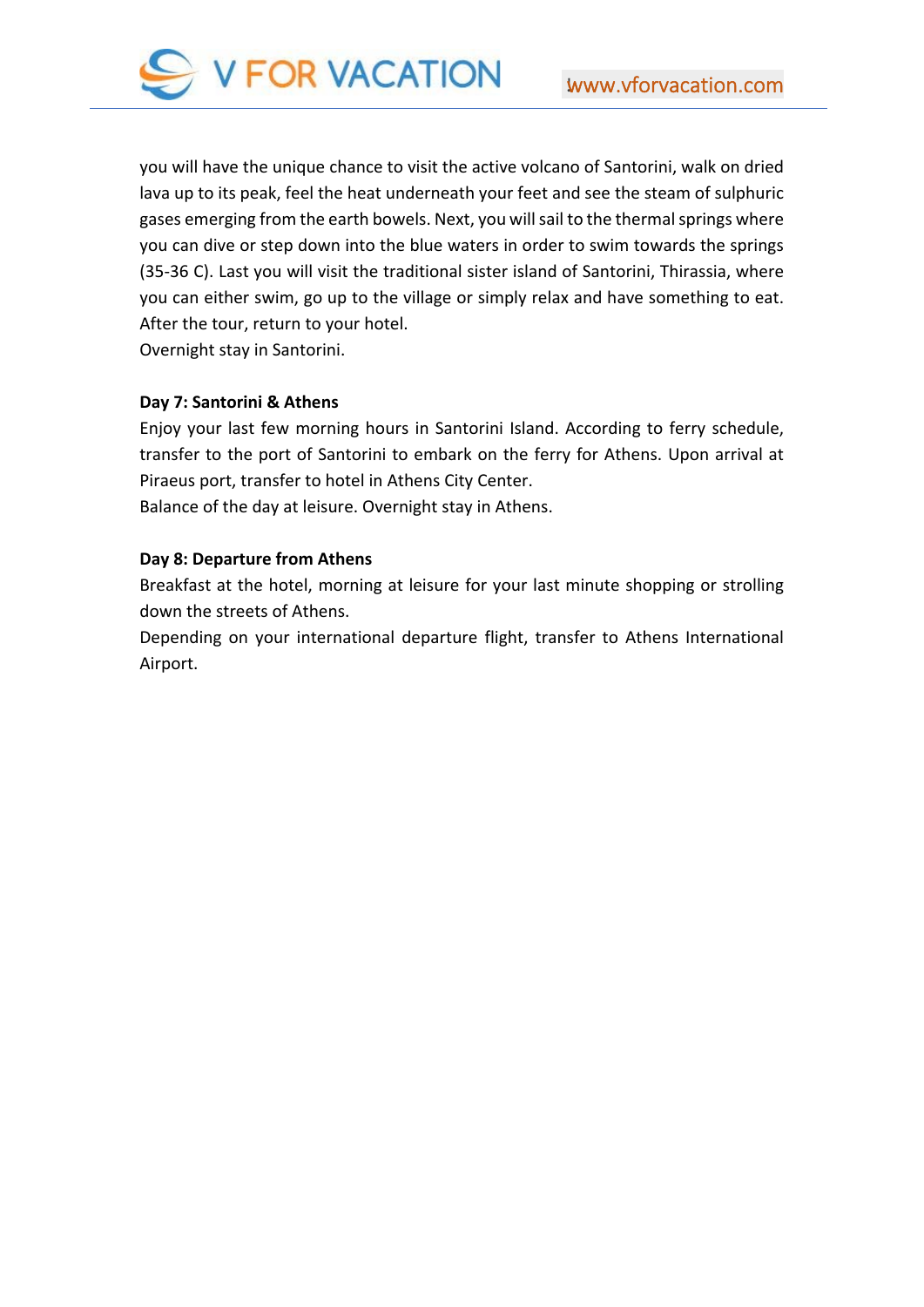

## **RATES**

# **Prices p/p in Euros**

| <b>Travel Period</b>                          | Dbl share p/p | <b>Sgl suppl</b> | <b>Hotels</b> | <b>Type of travel</b> |
|-----------------------------------------------|---------------|------------------|---------------|-----------------------|
| $01/04 - 31/05/21$<br>&<br>$16/10 - 31/10/21$ | 850           | 370              |               |                       |
| $01/06 - 20/07/21$<br>&<br>$16/09 - 15/10/21$ | 895           | 400              | $3*$          |                       |
| $21/07 - 15/09/21$                            | 1.030         | 515              |               |                       |
| $01/04 - 31/05/21$<br>ୡ<br>$16/10 - 31/10/21$ | 970           | 500              |               |                       |
| $01/06 - 20/07/21$<br>&<br>$16/09 - 15/10/21$ | 1.125         | 665              | $4*$          | Private services      |
| $21/07 - 15/09/21$                            | 1.140         | 710              |               |                       |
| $01/04 - 31/05/21$<br>ୡ<br>$16/10 - 31/10/21$ | 1.235         | 775              |               |                       |
| $01/06 - 20/07/21$<br>&<br>$16/09 - 15/10/21$ | 1.295         | 790              | $5*$          |                       |
| $21/07 - 15/09/21$                            | 1.605         | 1.140            |               |                       |

- In case of an increase in the VAT or other taxes, including entrance fees, rates are subject to change without prior notice.
- Rates may change during special periods such as Christmas, New Year, Easter, International Congresses, Conventions and Fairs.
- We would like to inform you that according to Government's law 4987/2016, from 01/01/2018 guests shall be required to pay directly to the hotel an "accommodation tax", per overnight, per room. This tax goes directly to the state and the Hotel and/or travel agents have no interference. Hotel guests shall be requested to pay the accommodation tax directly to the hotel and is not included in our above offer.